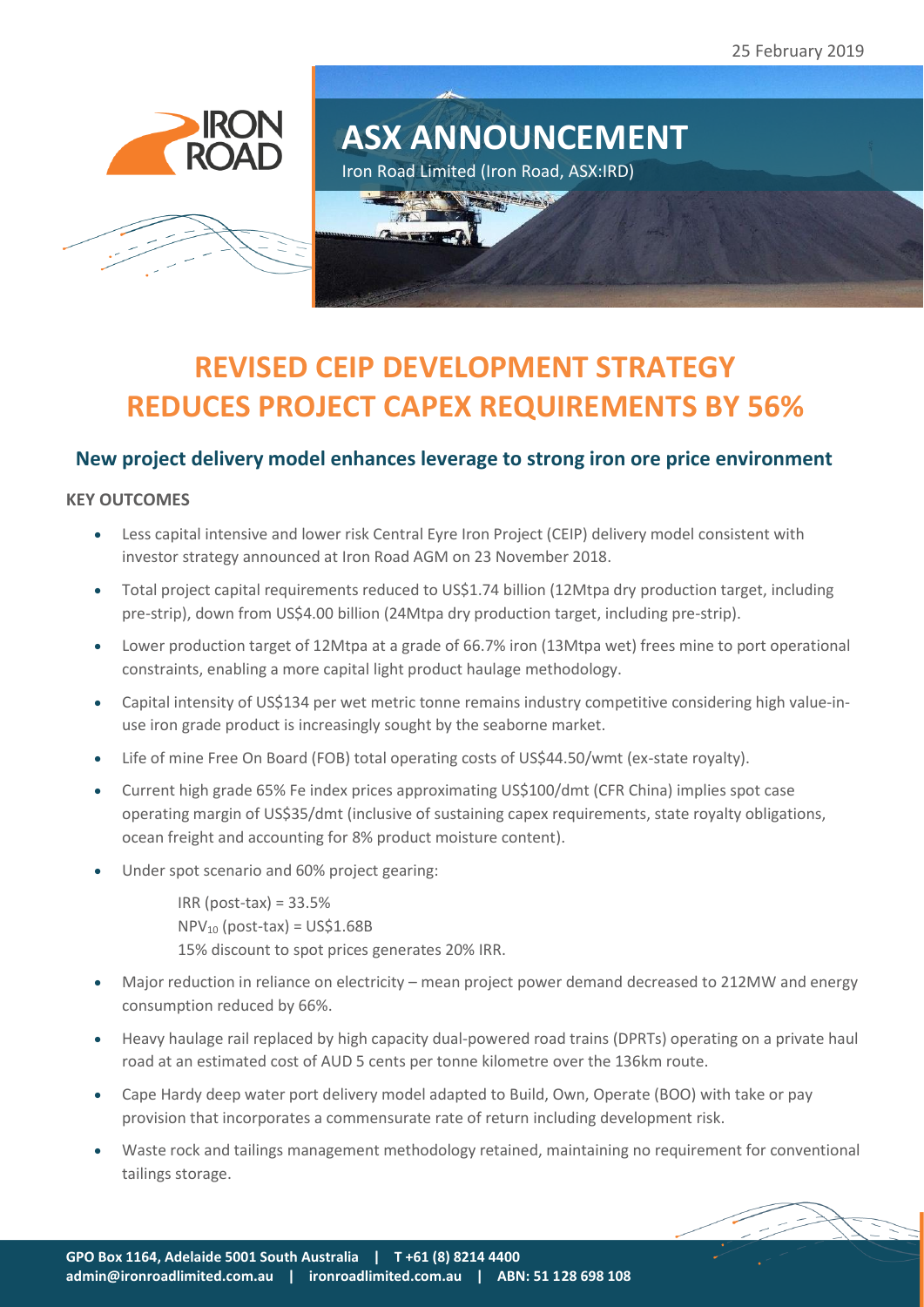# **Key Metrics – 2019 CEIP Plan**

| <b>Capital Cost Estimate</b> | US\$ M  | Comment                                                                        |
|------------------------------|---------|--------------------------------------------------------------------------------|
| Mining                       | 644.8   | Includes contractor pre-strip, heavy and<br>continuous mining equipment        |
| Ore processing facility      | 551.8   | Design and delivery mode unchanged, two<br>process trains (reduced from three) |
| Mine site facilities         | 179.5   | Includes reduced High Voltage electrical<br>infrastructure and conveyors       |
| Off-site facilities          | 149.5   | Includes module access route, roads,<br>reduced electrical infrastructure, etc |
| Indirects                    | 217.3   | Includes owners systems, ancillary<br>equipment, land access, contingencies    |
| <b>Total</b>                 | 1,742.9 | 2019 CEIP plan                                                                 |

*Notes*

• Foreign currency denominated capital expenditure components converted at the following rates: AUD/USD = 0.7169 AUD/EUR = 0.6301 AUD/CNY = 4.8668 AUD/GBP = 0.5571

| <b>CEIP Operating Cost Estimate</b>                                                               | <b>Life of Mine</b><br>US\$/wmt |
|---------------------------------------------------------------------------------------------------|---------------------------------|
| Mining operations – includes contractor margin, waste and tailings management<br>and water supply | 23.80                           |
| Ore processing and loadout                                                                        | 11.22                           |
| Concentrate transport to port                                                                     | 5.44                            |
| Port charges                                                                                      | 4.04                            |
| <b>Total FOB operating cost</b>                                                                   | 44.50                           |
| Sustaining capital                                                                                | 3.80                            |

*Notes*

• Life of Mine represents 22 year ore mining schedule producing 250Mt of (dry) iron concentrate at a grade of 66.7% iron

• OPEX includes G&A expenses

- Financial model indexes operating cost profile at 2% pa
- Key input costs at commencement of operating phase include:

| Delivered electrical power                    | A\$83/MWh |
|-----------------------------------------------|-----------|
| Delivered diesel (price net of excise rebate) | A\$0.81/L |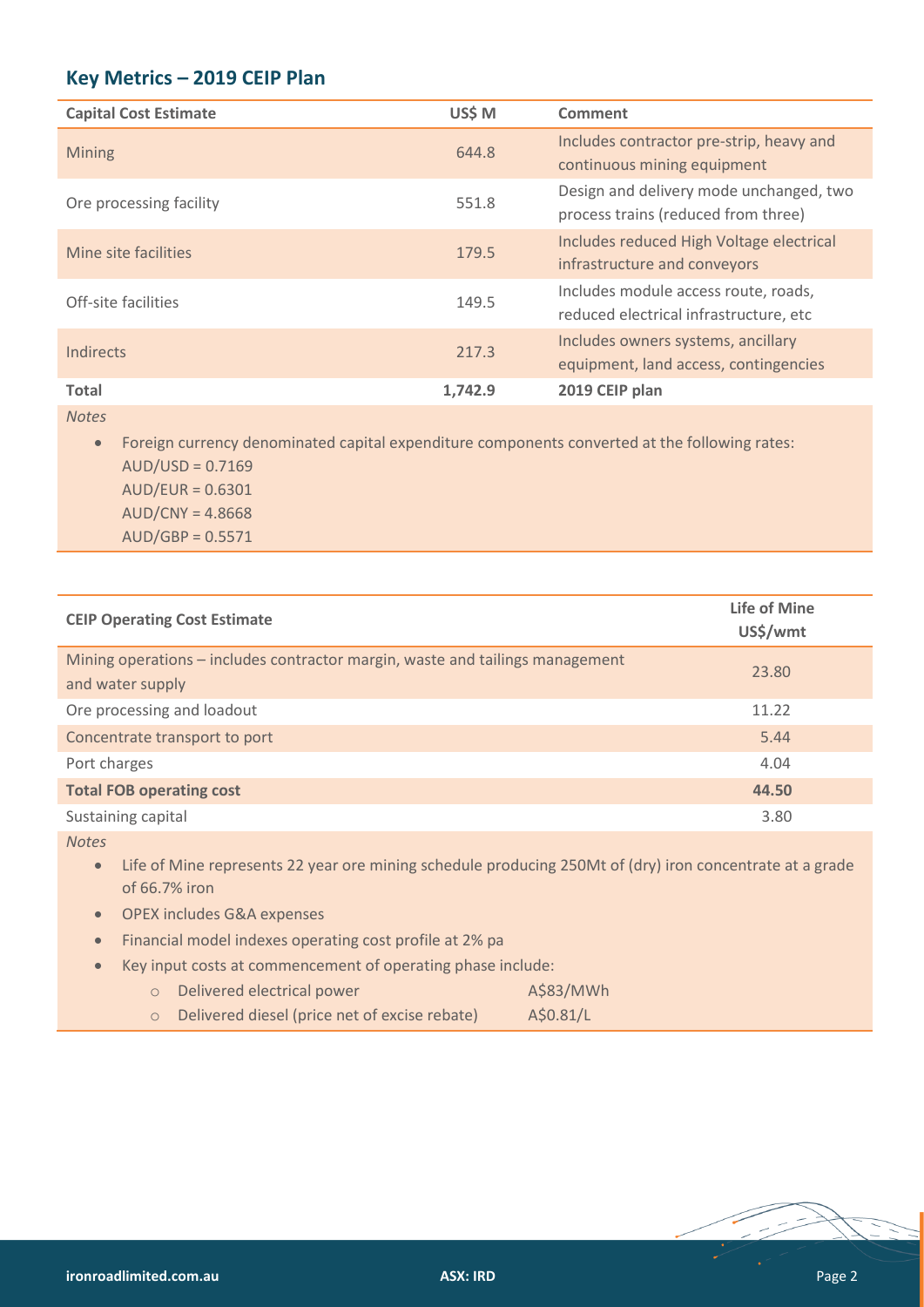**Iron Road Limited** (Iron Road or Company, ASX: IRD) is pleased to announce that following the recent ASX announcement "Investor Strategy Drives New Mine Plan" released on 29 January 2019, the Company has completed a whole of project review at its 100% owned Central Eyre Iron Project (CEIP) in South Australia. The CEIP delivery model described here is a direct result of the new investor strategy announced at the Iron Road AGM on 23 November 2018.

The comprehensive reassessment of the project has resulted in significantly reduced capital costs<sup>1</sup>, improved optionality and lowered the development risk profile. Despite the delivery model resulting in higher infrastructure operating costs, competitive industry margins are maintained, driven by a lower strip ratio and robust market demand for premium iron ore products, such as the 65% Fe index, which is currently trading around 15% above the 62% iron benchmark grade.

|                |       | High Grade 65% iron Index Price (US\$/dmt) |       |       |       |
|----------------|-------|--------------------------------------------|-------|-------|-------|
|                |       | 80                                         | 90    | 100   | 110   |
|                | 0.650 | 21.0%                                      | 30.9% | 39.1% | 46.5% |
|                | 0.717 | 14.1%                                      | 25.0% | 33.5% | 40.8% |
| <b>AUD/USD</b> | 0.750 | 10.3%                                      | 22.1% | 30.8% | 38.2% |
|                | 0.800 | 3.8%                                       | 17.7% | 26.8% | 34.3% |

# *Geared, post-tax (tax rate of 30%) IRR at Financial Close*

Geared financial model represents a project financing scenario for the CEIP whereby financing costs also include a debt service reserve account (DSRA), interest during construction (IDC), commitment fees, upfront fees as well as advisory and due diligence costs. An alternative corporate financing model would result in lower overall sources and uses of funds for the CEIP and would lead to higher IRR's than those illustrated in the sensitivity table above.

# *CEIP Physicals*

| Item                               | Unit       | 2019 Rob Roy | 2017 Murphy South / Boo-Loo |
|------------------------------------|------------|--------------|-----------------------------|
| LoM ore production                 | Year       | 22           | 27                          |
| LoM strip ratio                    | waste:ore  | 0.97:1       | 1.34:1                      |
| Concentrate production             | Mtpa (dry) | 12           | 24                          |
| LoM concentrate grade              | $%$ iron   | 66.7         | 66.7                        |
| <i>Notes:</i> LoM $-$ life of mine |            |              |                             |

Of the 1,701 million tonnes of magnetite mineralisation contained within the Rob Roy pit shell; 92% reports to the Measured, 6% to the Indicated and 2% to the Inferred Mineral Resource categories. The Rob Roy pit shell is derived entirely from within the Murphy South / Boo Loo Mineral Resource detailed in Table 1.

There is a low level of geological confidence associated with inferred mineral resources and there is no certainty that further exploration work will result in the determination of indicated mineral resources or that the production target itself will be realised.

 $\overline{a}$ 

<sup>&</sup>lt;sup>1</sup> [CEIP Study Confirms Compelling Commercial Case](http://clients2.weblink.com.au/clients/ironroad/article.asp?asx=IRD&view=6668845) (26 February 2014), Optimisation Studies Complete at CEIP (13 October 2015), Mine Review Drives Further Value Accretion Opportunities at the CEIP (31 October 2017)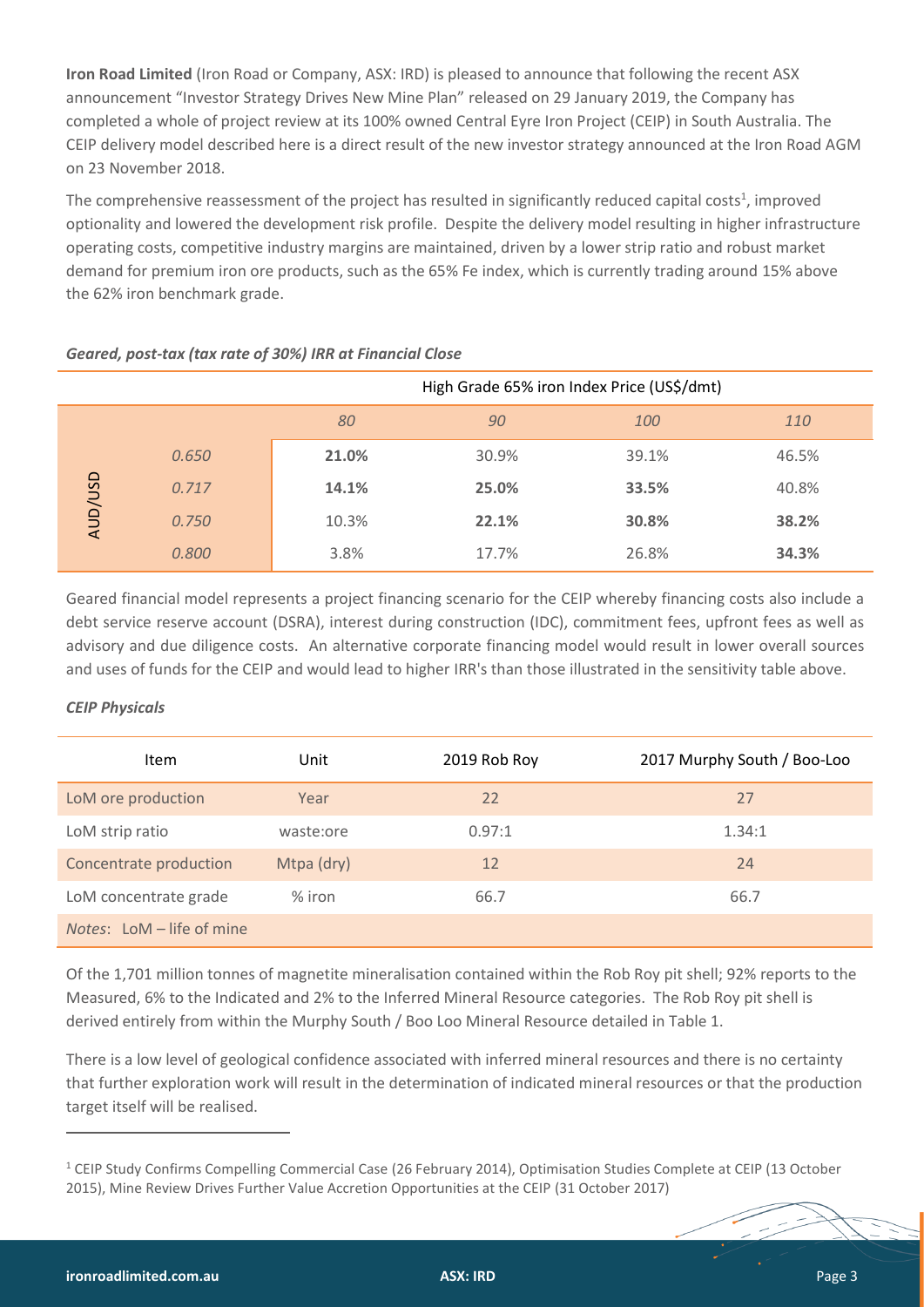# **Basis for CEIP Review**

The CEIP definitive feasibility study and subsequent optimisation studies<sup>2</sup> established that the CEIP could credibly deliver premium quality iron concentrate at high annual production rates up to 24Mtpa (dry). These plans were specifically designed to achieve highly efficient movement of very large volumes of ore and waste to underpin high annual concentrate production targets with competitive life of mine cost profiles.

The scale of former mining and beneficiation proposals, together with the supporting infrastructure required, indicated previous total upfront capital hurdles of approximately US\$4.0 billion (including pre-strip). Flagged funding tasks of this magnitude have proven prohibitive for potential CEIP partners and many greenfield development proposals globally have experienced difficulty maintaining momentum. Volatile commodity markets and a sustained environment where corporate strategies remain heavily skewed towards capital management and returning cash to shareholders, in preference to growth, have been other key inhibiting factors.

In the absence of timely Chinese backed equity funding materialising for the CEIP and following constructive feedback from other potential investors, the Company initiated work in Q4 2018 assessing the viability of a smaller start-up mine with a production target of approximately 12Mtpa iron concentrate (dry). The mine plan restructure has allowed for a critical re-assessment of all CEIP components in terms of scale and optionality, and as a consequence capital costs across the project have reduced significantly.

# **Project Changes**

A smaller scale production target of 12Mtpa iron concentrate (dry) has allowed for rescaling key components and enhanced optionality across the CEIP. Some of these are briefly discussed below.

# *Mine*

- Single open pit, substantially reduced pre-strip and waste mining requirements over life of mine.
- Conventional truck and shovel, incorporating an ex-pit (and later in-pit) crushing and conveying (EPCC/IPCC) hybrid mining solution, evolving with mine depth over time.
- Mining electrical power demand reduced by 80%.
- New mine design embeds optionality, permitting for a later cut-back of the southern wall and extraction of additional mineralisation within the global Mineral Resource.

# *Ore Processing Facility*

- Ore processing facility to produce 12Mtpa of iron concentrate (dry) at a grade of 66.7% iron and grind size 106μm (p80).
- High intensity modules, with two parallel processing lines (previously three lines). Early commissioning conducted offsite reducing schedule risk.
- Site layout suitable for potential future expansion.
- Well understood conventional ore grinding and magnetic separation.
- Processing facility power demand reduced by 51%.

 $\overline{a}$ 

<sup>&</sup>lt;sup>2</sup> [CEIP Study Confirms Compelling Commercial Case](http://clients2.weblink.com.au/clients/ironroad/article.asp?asx=IRD&view=6668845) (26 February 2014), Optimisation Studies Complete at CEIP (13 October 2015), Mine Review Drives Further Value Accretion Opportunities at the CEIP (31 October 2017)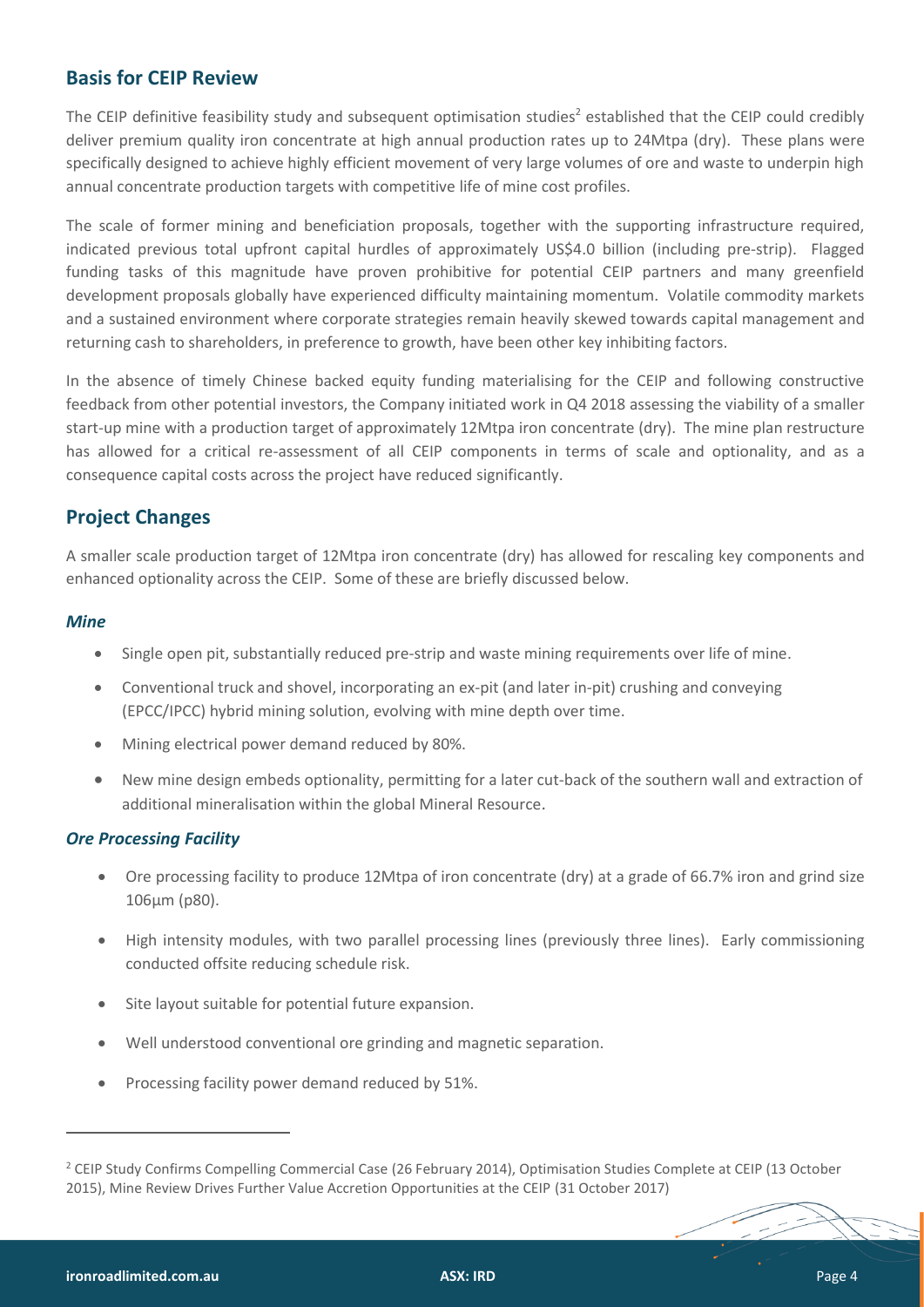#### *Waste Rock and Water Management*

- Reduced volume of mine waste as well as coarse and fine tailings from two process trains.
- Coarse grinding and tailings dewatering eliminates requirement for a conventional tailings dam.
- Combined tails and waste rock placed on a smaller integrated waste landform (IWL) by mobile spreader.
- Iron Road received an environmental commendation in 2015 by the Premier of South Australia for its approach to waste management.
- Lower raw water requirement, with resulting smaller bore field and water reticulation system.

#### *Electrical Power*

- Average CEIP power demand reduced substantially to 212MW and energy consumption reduced by 66%.
- Power supply from reinforced grid (via Yadnarrie West sub-station)..

#### *Product Delivery to Port*

- Iron concentrate from the mine site to be transported along private haul road (situated within the infrastructure corridor) to the port precinct at Cape Hardy by means of large capacity dual-powered road trains (DPRTs).
- DPRT option costed and optimised for CEIP conditions by experienced operator, based on actual operating data. CEIP site conditions (flat topography, no bridges, short 136km haul) ideally suited to DPRT low capital haulage strategy.

#### *Port*

- Loadout and ancillary iron concentrate handling infrastructure modified to reflect the use of large capacity DPRTs for concentrate transport.
- Following market discussions, port delivery model adapted to Build, Own, Operate (BOO) with take or pay provision, replacing owner operator.
- Credible parties have expressed both the appetite and capability under this alternative BOO model.

**- ENDS -**

#### **Note**

The Optimisation study referenced in this announcement was released on 13 October 2015 as "Optimisation Studies Complete at CEIP" and updated on 20 April 2016 as "Continuing Cost Reductions at Central Eyre Iron Project" and 3 July 2017 as "CEIP Capital Cost Estimate Reduction". The Company has provided an updated Production Target and updated material assumptions on 29 January 2019 as "[Investor Strategy Drives New Mine](https://www.asx.com.au/asx/statistics/displayAnnouncement.do?display=pdf&idsId=02069393)  [Plan](https://www.asx.com.au/asx/statistics/displayAnnouncement.do?display=pdf&idsId=02069393)" and is not aware of any other new information or data that materially affects the information included in this announcement. The Mineral Resources underpinning the Production Target have been prepared by competent persons in accordance with the requirements of the JORC code.